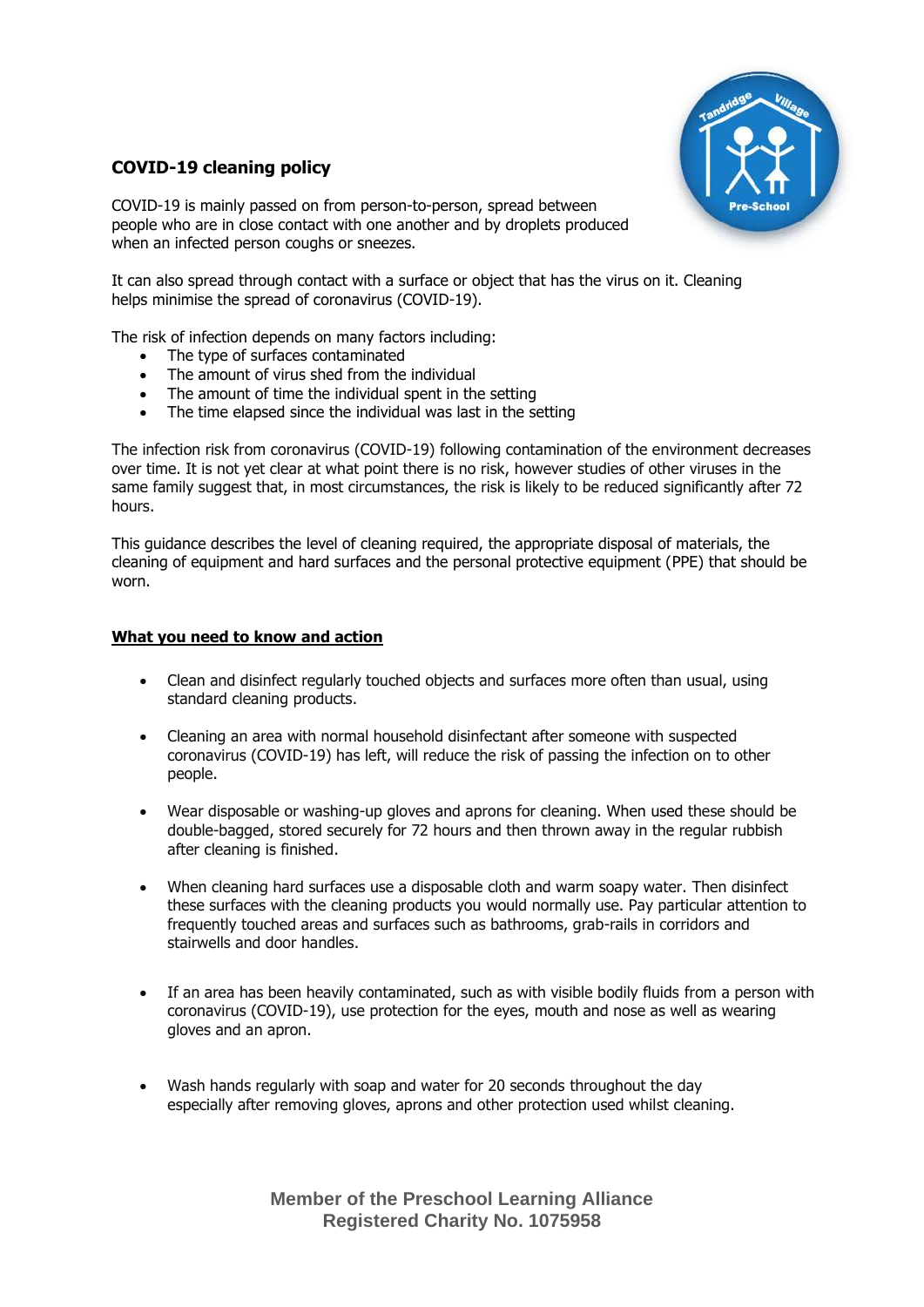#### **What to do if someone develops symptoms of coronavirus whilst at an education setting**

If anyone develops coronavirus (COVID-19) symptoms in an education setting they must be sent home and advised to follow the staying at home [guidance.](https://www.gov.uk/government/publications/covid-19-stay-at-home-guidance/stay-at-home-guidance-for-people-with-confirmed-or-possible-coronavirus-covid-19-infection)



If an individual is awaiting collection, they should be moved if possible, to a room where they can be isolated behind a closed door (depending on the age of the child) and with appropriate adult supervision if required. Ideally, a window should be opened for ventilation. If it is not possible to isolate the child then move them to an area which is at least 2 metres away from other people.

If the individual needs to go to the bathroom whilst waiting to be collected, they should use a separate bathroom if possible. The bathroom should be cleaned and disinfected using standard cleaning products before being used by anyone else.

PPE should be worn by staff caring for the individual while they await collection if a distance of 2 metres cannot be maintained (such as for a very young child or a child with complex needs).

If a member of staff has helped someone who has been unwell with coronavirus (COVID-19) symptoms they do not need to go home unless they develop symptoms themselves. They should wash their hands thoroughly for 20 seconds after any contact with someone who is unwell.

## **Principles of cleaning after the Individual has left the setting or area**

## **Personal Protective Equipment (PPE) -please see PPE guidance document.**

The minimum PPE to be worn for cleaning an area where a person with possible or confirmed coronavirus (COVID-19) is disposable gloves and an apron. Hands should be washed with soap and water for 20 seconds after all PPE has been removed.

If a risk assessment of the setting indicates that a higher level of virus may be present, for example if there is visible contamination with body fluids, then the need for additional PPE to protect the cleaner's eyes, mouth and nose may be necessary. The local Public Health England (PHE) Health Protection Team (HPT) can advise on this.

#### **Cleaning and disinfecting**

Public areas where a symptomatic individual has passed through and spent minimal time in, such as corridors, can be cleaned thoroughly as normal on the condition that they are not visibly contaminated with body fluids.

All surfaces that the symptomatic person has come into contact with must be cleaned and disinfected, including:

- Objects which are visibly contaminated with body fluids
- All potentially highly contaminated areas such as bathrooms, door handles, telephones, grab-rails in corridors and stairwells

Use disposable cloths or paper roll and disposable mop heads to clean all hard surfaces, floors, chairs, door handles and sanitary fittings following one of the options below:

• Use either a combined detergent disinfectant solution at a dilution of 1,000 parts per million available chlorine

> **Member of the Preschool Learning Alliance Registered Charity No. 1075958**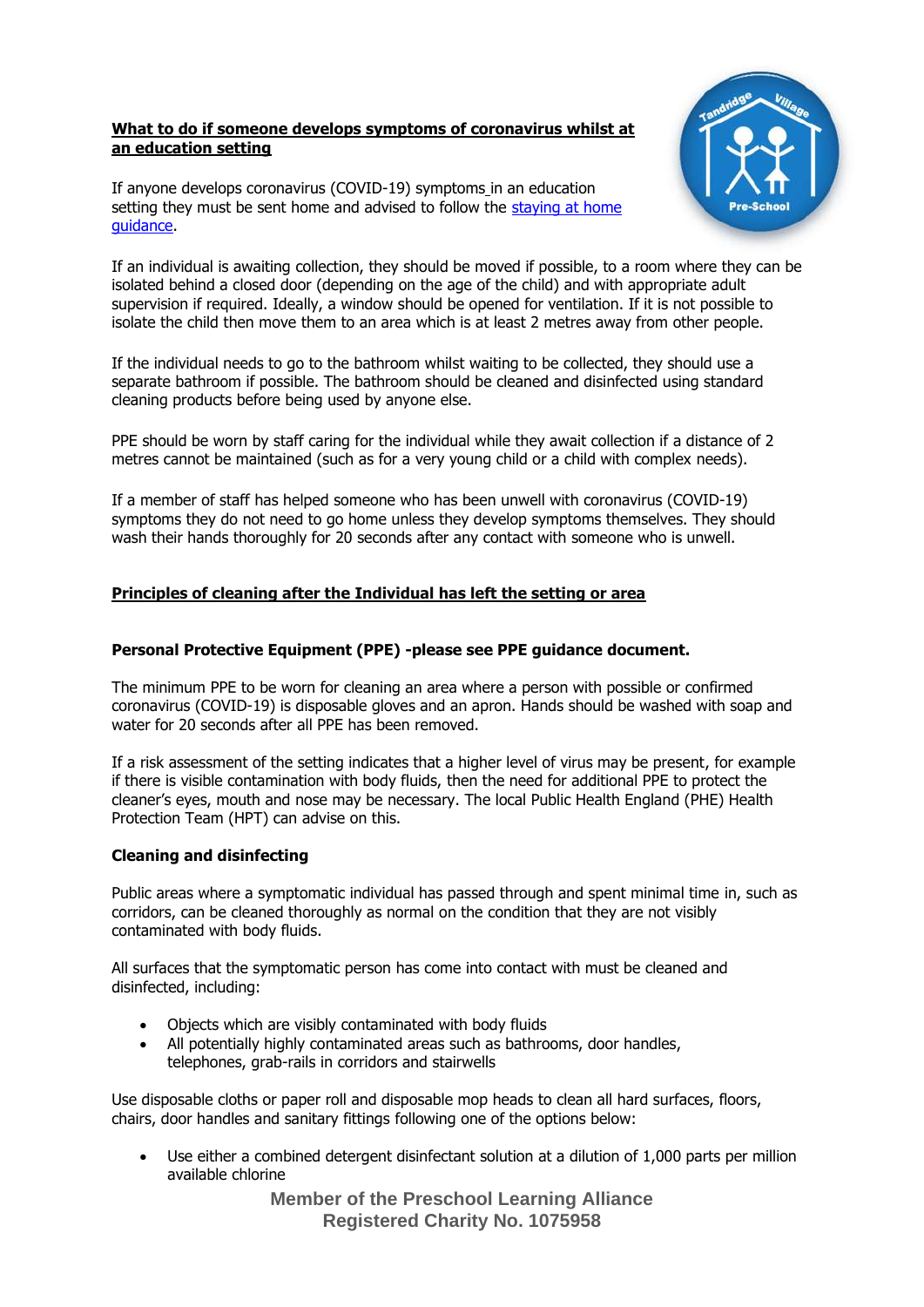or



• A household detergent followed by disinfection (1000 ppm av.cl.) Follow manufacturer's instructions for dilution, application and contact times for all detergents and disinfectants

or

• If an alternative disinfectant is used within the organisation, this should be checked to ensure that it is effective against enveloped viruses

Avoid creating splashes and spray when cleaning.

Any cloths and mop heads used must be disposed of and put into waste bags as outlined below in the section on waste.

When items cannot be cleaned using detergents or laundered, for example upholstered furniture and mattresses, steam cleaning should be used.

Any items that are heavily contaminated with body fluids and cannot be cleaned by washing should be disposed of.

## **Laundry**

Wash items in accordance with the manufacturer's instructions. Use the warmest water setting and dry items completely. Dirty laundry that has been in contact with an unwell person can be washed with other people's items.

Do not shake dirty laundry, this minimises the possibility of dispersing virus through the air.

Clean and disinfect anything used for transporting laundry with your usual products in line with the cleaning guidance above.

#### **Waste**

Ensure that bins for tissues are emptied throughout the day.

Waste from possible cases and cleaning of areas where possible cases have been (including disposable cloths and tissues) should be:

- Put in a plastic rubbish bag and tied.
- The plastic bag should then be placed in a second bin bag and tied.
- The bag should be put in a suitable and secure place and marked for storage until the individual's test results are known.

Waste should be stored safely and kept away from children. You should not put your waste in communal waste areas until negative test results are known or the waste has been stored for at least 72 hours.

- If the individual tests negative this can be put in with the normal waste
- If the individual tests positive then store the waste for at least 72 hours and put it in with the normal waste

**Member of the Preschool Learning Alliance Registered Charity No. 1075958**